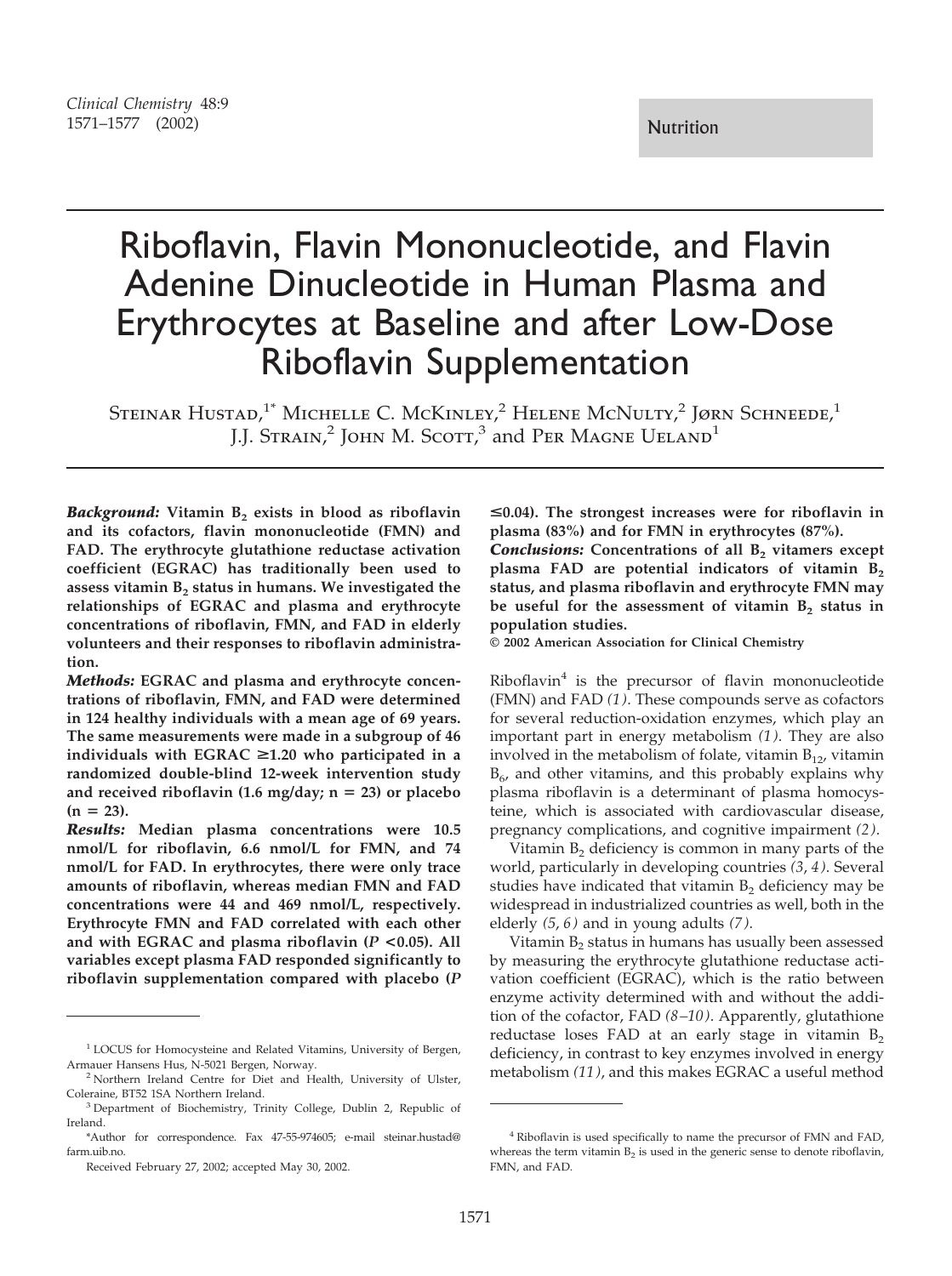for the diagnosis of vitamin B<sub>2</sub> deficiency (12, 13). The method is less reliable in populations with a high prevalence of glucose 6-phosphate dehydrogenase deficiency  $(8)$  or  $\beta$ -thalassemia  $(14)$ , and some other conditions may also influence EGRAC values *(8*, *15)*.

The urinary excretion of vitamin  $B_2$  (16) and blood vitamin concentrations *(13*, *17)* have also been used as indicators of vitamin  $B_2$  status in humans. Relationships between vitamin  $B_2$  concentrations in erythrocytes and other indices have been investigated in cross-sectional studies *(3*, *9*, *18–20)*, and in general, associations between vitamin  $B_2$  and riboflavin intake  $(18–20)$  and between vitamin  $B_2$  and EGRAC  $(3, 9)$  have been weak or absent. Riboflavin intervention studies have been carried out in humans and animals, and most studies demonstrate a decrease in vitamin  $B_2$  in erythrocytes when an organism is depleted *(21–23)* and increased concentrations after riboflavin supplementation *(3*, *8*, *9*, *21*, *24)*. Similarly, vi $t_{2}$  concentrations in plasma or serum have been investigated in cross-sectional *(18*, *20)* and intervention studies *(21*, *22*, *25*, *26)*, but the results have been less consistent than for erythrocytes. Different study designs make the comparison of results difficult, particularly because only total  $B_2$  or FAD was measured in most studies *(3*, *8*, *9*, *18–20*, *23*, *24)*. Additionally, different types of anticoagulants have been used for the preparation of plasma, and this may influence sample stability and relative vitamer concentrations *(27)*.

The aim of the present study was to determine whether concentrations of riboflavin, FMN, and FAD in EDTA plasma and erythrocytes reflect vitamin  $B_2$  status in humans. We investigated the relationship between these analytes and their correlation with EGRAC in healthy elderly individuals. In a group of individuals with EG-RAC  $\geq$ 1.20, indicating suboptimal vitamin  $B_2$  status (13), we performed a randomized placebo-controlled, lowdose riboflavin intervention and compared the responses of the separate vitamers.

#### Participants and Methods

#### study design

Between January and April 1998, 124 elderly individuals were recruited through senior citizens groups and local folds in Northern Ireland. Their mean age was 69 years, and 69% were women (Table 1). Individuals with gastrointestinal, hematologic, vascular, renal, or hepatic disorders or with impaired cognitive function (score  $\leq 7$  on Hodgkinson 10-Point Mental State Questionnaire) were not included, nor were individuals with serum  $B_{12}$  <111 pmol/L or individuals using B-vitamin supplementation. Ethical approval was granted by the Research Ethical Committee of the University of Ulster, and participants gave written, informed consent.

EGRAC was used to determine vitamin  $B<sub>2</sub>$  status in the study population, and 52 individuals with suboptimal vitamin  $B_2$  status (EGRAC  $\geq$ 1.20) were invited to participate in a 12-week randomized, double-blind, placebo-

|  | Table 1. Characteristics of the study population. |
|--|---------------------------------------------------|
|--|---------------------------------------------------|

|                                 |     |                   | <b>Median</b>           |
|---------------------------------|-----|-------------------|-------------------------|
|                                 | n   | Mean <sup>a</sup> | (10th-90th percentiles) |
| Sex. % male                     | 124 | 31                |                         |
| Age, years                      | 124 | 69                | 69 (61-79)              |
| <b>FGRAC</b>                    | 124 | 1.18              | $1.18(1.07 - 1.29)$     |
| Erythrocyte FMN, nmol/L         | 54  | 50                | 44 (26-80)              |
| Erythrocyte FAD, nmol/L         | 54  | 467               | 469 (351-558)           |
| Plasma riboflavin, nmol/L       | 118 | 15.3              | $10.5(5.4 - 28.4)$      |
| Plasma FMN, nmol/L              | 118 | 7.5               | $6.6(4.0-11.7)$         |
| Plasma FAD, nmol/L              | 118 | 75                | 74 (56-97)              |
| Creatinine, $\mu$ mol/L         | 112 | 96                | 94 (77-117)             |
| Body mass index, $kg/m2$        | 124 | 26                | 26 (22-32)              |
| a When not otherwise indicated. |     |                   |                         |

controlled, low-dose riboflavin intervention. Among these, 46 agreed and received riboflavin (1.6 mg/day;  $n =$ 23) or placebo ( $n = 23$ ), which were taken in the morning. Participants were instructed to maintain their usual diets and to refrain from commencing any form of vitamin supplementation during the intervention.

#### blood sampling

Blood samples were collected from all participants at the time of screening, and before the start and after completion of the 12-week intervention for those who participated in the intervention study. All samples were collected after an overnight fast, which included the riboflavin and placebo tablets.

Tripotassium EDTA tubes (Vacuette; Greiner Labortechnik GmbH) were used for whole blood, which was placed on ice and centrifuged within 2 h to obtain plasma. The remaining erythrocytes were washed three times with phosphate-buffered saline, the saline and the buffy coat were removed after each centrifugation, and the resulting cells were stored. To obtain serum, blood was collected into Vacuette tubes with clot activator and gel (Greiner) and centrifuged within 2 h. Erythrocytes, EDTA plasma, and serum were stored at  $-70$  °C until analysis.

### biochemical analyses

EGRAC *(28)* was measured by enzyme assay on the Cobas Fara centrifugal analyzer (Roche Diagnostics).

Plasma riboflavin, FMN, and FAD were measured by a modification of the method described by Hustad et al.  $(27)$ . Briefly, a  $40$ - $\mu$ L plasma sample was mixed with  $400$  $\mu$ L of trichloroacetic acid (100 g/L) containing 15 nmol/L isoriboflavin (internal standard), and 330  $\mu$ L of the supernatant was neutralized by the addition of 108  $\mu$ L of  $K_2HPO_4$  (2 mol/L). The neutralized trichloroacetic acidtreated plasma was subjected to solid-phase extraction by use of C-18 columns as described in the original publication *(27)*, except that the columns were eluted with doubly distilled water instead of phosphate buffer. The eluate was lyophilized overnight (Lyovac GT2; Leybold-Heraeus GmbH), and the analytes were then dissolved in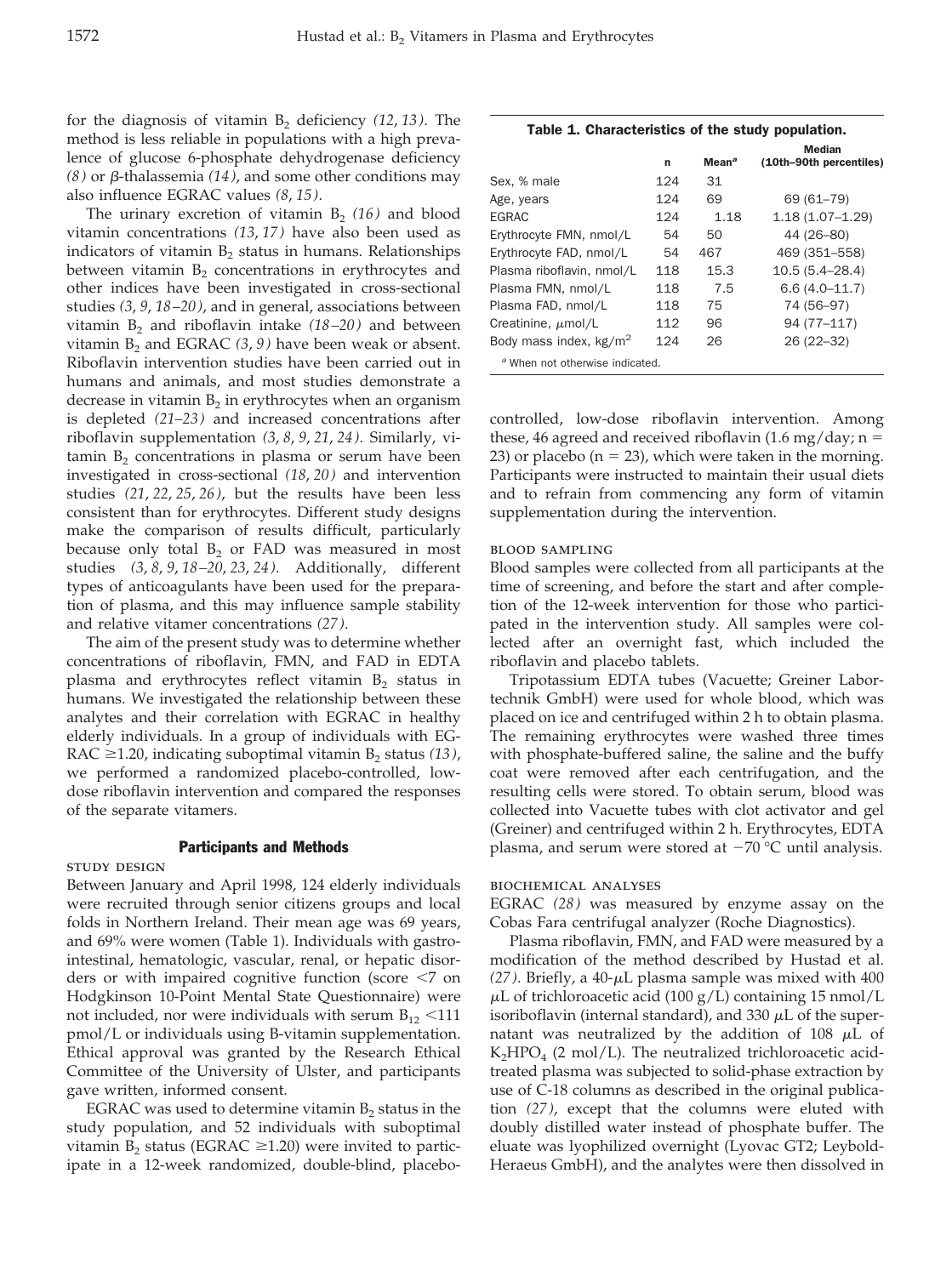$40 \mu L$  of water. The vitamers were separated by capillary electrophoresis on a Beckman P/ACE MDQ (Beckman Coulter Inc.) and detected by laser-induced fluorescence.

Erythrocyte  $B_2$  vitamers were analyzed in the same manner, except that samples were homogenized after the addition of trichloroacetic acid by use of a rotating polypropylene pestle.

Serum creatinine was determined by the Jaffe alkaline picrate method for the Hitachi 911 system (F. Hoffmann-La Roche Ltd.).

EGRAC was analyzed in triplicate, whereas riboflavin, FMN, and FAD were analyzed in duplicate. Analytical CVs were 7% for EGRAC and in the range 6–8% for plasma and erythrocyte  $B_2$  vitamers. EGRAC and the  $B_2$ vitamers were analyzed in separate laboratories, and results were blinded for those who performed the analyses. Quality control for all assays was provided by repeated analysis of stored batches of pooled erythrocytes, plasma, or serum.

## statistical methods

Medians with 10th and 90th percentiles and means with SDs were used for descriptive statistics. The biological (intra- and interindividual) CV  $(CV_B)$  was calculated according to the formula:

$$
CV_B = (CV_T^2 - CV_A^2)^{0.5}
$$

where  $CV_T$  is the total CV and  $CV_A$  is the analytical CV. Correlation analyses were performed using Spearman coefficients.

The  $\chi^2$  test was used to compare categorical variables, and the Student *t*-test was used to compare means of continuous numeric variables. Responses to intervention were examined by univariate ANOVA with change (pretreatment  $-$  posttreatment values) as the dependent variable and treatment (riboflavin or placebo) as the factor variable. Because data on erythrocyte FMN and FAD were not available for all participants, *r* <sup>2</sup> was calculated to facilitate the comparison of these variables with other vitamin  $B_2$  indices.

Tests were two-tailed, and  $P < 0.05$  was considered statistically significant. SPSS Ver. 10.0 for Macintosh (SPSS Inc.) was used for all statistical analyses.

## **Results**

population characteristics and blood indices The study population consisted of 38 men and 86 women with a mean age of 69 years (Table 1). EGRAC and plasma and erythrocyte concentrations of  $B<sub>2</sub>$  vitamers showed no gender differences ( $P > 0.3$ ). The median (10th–90th percentiles) EGRAC values were 1.18 (1.07–1.29; Table 1). There were only trace amounts of erythrocyte riboflavin  $(<1$  nmol/L), whereas erythrocyte FMN and FAD concentrations were 44 nmol/L  $(26-80 \text{ nmol/L})$  and 469 nmol/L (351–558 nmol/L), respectively (Table 1). Plasma concentrations were 10.5 nmol/L (5.4–28.4 nmol/L) for riboflavin, 6.6 nmol/L  $(4.0-11.7 \text{ nmol/L})$  for FMN, and 74 nmol/L (56–97 nmol/L) for FAD (Table 1).

In plasma, the biological (intra- and interindividual) variation of riboflavin concentrations was pronounced, and the  $CV_B$  was 153%, compared with 55% for FMN and 18% for FAD (data not shown). The variation was similar in plasma and erythrocytes, and the  $CV_B$  values for erythrocyte FMN and FAD were 45% and 16%, respectively.

## bivariate correlations

Erythrocyte concentrations of FMN and FAD correlated significantly  $(r = 0.57)$ , and both coenzyme forms were negatively associated with EGRAC ( $r = -0.45$  and  $-0.30$ , respectively) and positively associated with plasma riboflavin  $(r = 0.39$  and 0.32, respectively; Table 2). Plasma concentrations of riboflavin and FMN correlated strongly  $(r = 0.58)$ , whereas the association between plasma FMN and FAD was less pronounced  $(r = 0.30;$  Table 2).

The inverse relationship between plasma riboflavin and EGRAC was not significant (Table 2). None of the variables was related to age, creatinine, or body mass index (Table 2).

|              | Table 2. Spearman correlation coefficients for vitamin $B_2$ indices, age, creatinine, and body mass index. <sup>3</sup> |                       |              |               |                  |              |              |                   |
|--------------|--------------------------------------------------------------------------------------------------------------------------|-----------------------|--------------|---------------|------------------|--------------|--------------|-------------------|
|              | <b>EGRAC</b>                                                                                                             | $E$ -FMN <sup>b</sup> | E-FAD        | P-Riboflavin  | <b>P-FMN</b>     | <b>P-FAD</b> | Age          | <b>Creatinine</b> |
| E-FMN        | $-0.45^c(54)$                                                                                                            |                       |              |               |                  |              |              |                   |
| E-FAD        | $-0.30d$ (54)                                                                                                            | $0.57^{\circ}$ (54)   |              |               |                  |              |              |                   |
| P-Riboflavin | $-0.09(118)$                                                                                                             | $0.39^{\circ}$ (54)   | $0.32^d(54)$ |               |                  |              |              |                   |
| P-FMN        | 0.08(118)                                                                                                                | 0.04(54)              | 0.05(54)     | $0.58^c(118)$ |                  |              |              |                   |
| P-FAD        | 0.18(118)                                                                                                                | $-0.17(54)$           | 0.02(54)     | $-0.08(118)$  | $0.30^{c}$ (118) |              |              |                   |
| Age          | $-0.02(124)$                                                                                                             | 0.14(54)              | 0.06(54)     | 0.07(118)     | $-0.17(118)$     | $-0.15(118)$ |              |                   |
| Creatinine   | $-0.02(112)$                                                                                                             | $-0.03(54)$           | $-0.22(54)$  | 0.22(106)     | $-0.10(106)$     | 0.01(106)    | 0.17(112)    |                   |
| <b>BMI</b>   | 0.01(124)                                                                                                                | $-0.10(54)$           | 0.12(54)     | 0.03(118)     | $-0.05(118)$     | $-0.04(118)$ | $-0.09(124)$ | 0.05(112)         |

*<sup>a</sup>* The number of individuals is given in parentheses.

*<sup>b</sup>* E, erythrocyte; P, plasma; BMI, body mass index.

 $c$   $P < 0.01$ .

 $^{d}P$  < 0.05.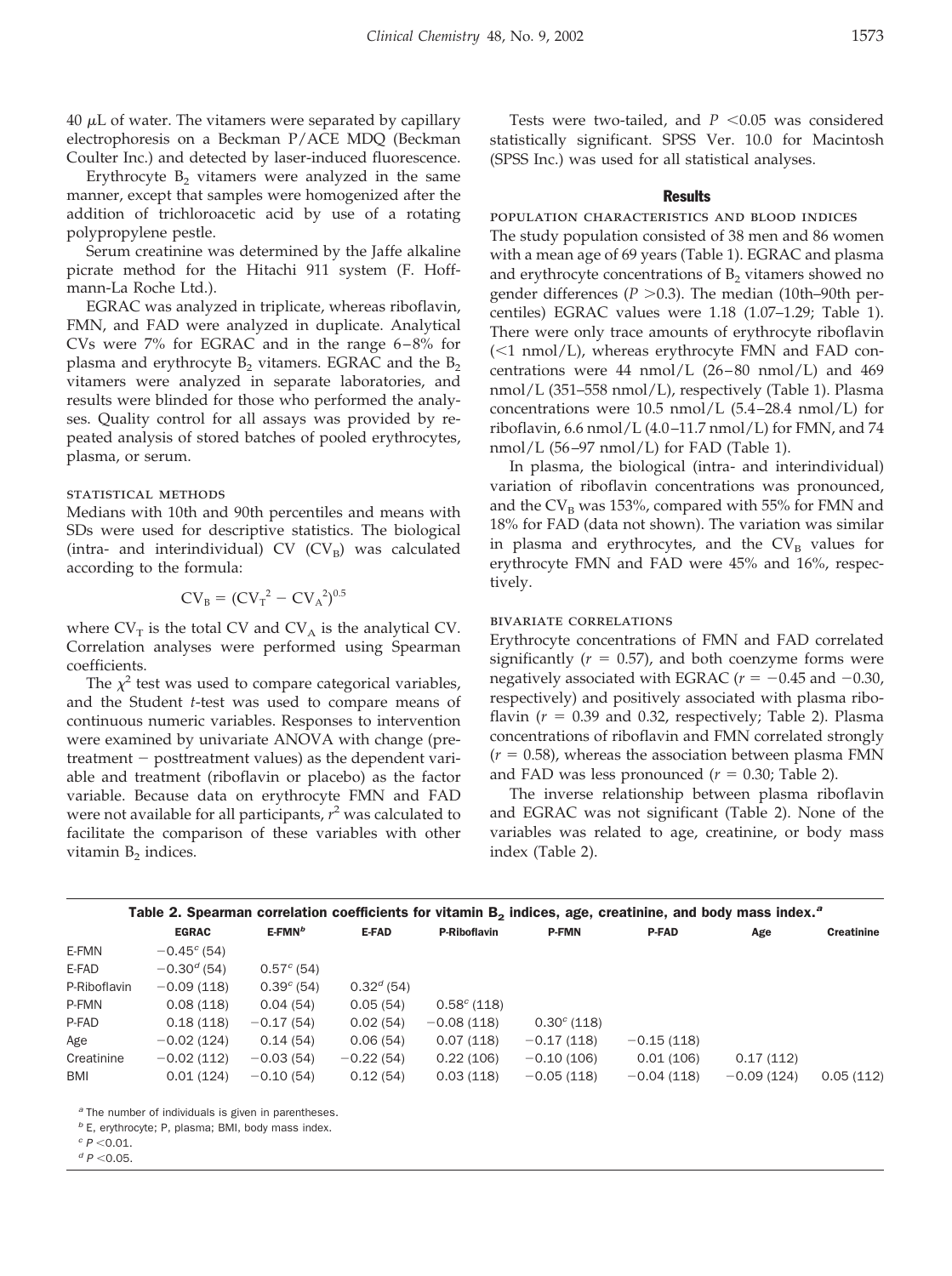|                                                                                                                                                                                                                |    | <b>Placebo</b> |            |    | <b>Riboflavin</b> |             |         |      |
|----------------------------------------------------------------------------------------------------------------------------------------------------------------------------------------------------------------|----|----------------|------------|----|-------------------|-------------|---------|------|
|                                                                                                                                                                                                                | n  | <b>Before</b>  | After      | n  | <b>Before</b>     | After       | $P^b$   |      |
| EGRAC                                                                                                                                                                                                          | 23 | 1.26(0.06)     | 1.24(0.06) | 23 | 1.26(0.05)        | 1.10(0.07)  | < 0.001 | 0.45 |
| Erythrocyte FMN, nmol/L                                                                                                                                                                                        | 11 | 28(9)          | 28(7)      | 13 | 32(19)            | 54(24)      | < 0.001 | 0.63 |
| Erythrocyte FAD, nmol/L                                                                                                                                                                                        | 11 | 434 (43)       | 451 (45)   | 13 | 463 (69)          | 525 (74)    | 0.01    | 0.27 |
| Plasma riboflavin, nmol/L                                                                                                                                                                                      | 23 | 14.8(11.4)     | 13.5(8.1)  | 23 | 13.2(14.9)        | 19.5 (16.9) | 0.001   | 0.22 |
| Plasma FMN, nmol/L                                                                                                                                                                                             | 23 | 7.0(2.6)       | 6.9(2.0)   | 23 | 6.5(2.3)          | 7.9(2.5)    | 0.04    | 0.09 |
| Plasma FAD, nmol/L                                                                                                                                                                                             | 23 | 72(11)         | 72 (14)    | 23 | 74 (13)           | 72 (15)     | 0.7     | 0.00 |
| <sup>a</sup> Data are mean (SD).<br>$b$ By univariate ANOVA, with change (postintervention $-$ preintervention values) as the dependent variable and treatment (placebo vs riboflavin) as the factor variable. |    |                |            |    |                   |             |         |      |

Table 3. EGRAC and concentrations of B<sub>2</sub> vitamers before and after the intervention.<sup>*a*</sup>

responses to low-dose riboflavin intervention

Forty-six individuals with  $EGRAC \geq 1.20$  received either riboflavin (1.6 mg/day;  $n = 23$ ) or placebo ( $n = 23$ ) for 12 weeks. Mean dietary intakes of riboflavin (1.6 mg/day) and energy (9.4 MJ/day) were not significantly different between the riboflavin supplementation and the placebo groups ( $P \ge 0.2$ ). EGRAC and concentrations of  $B_2$  vitamers in plasma and erythrocytes (Table 3), as well as sex distribution, creatinine, and body mass index did not differ between the groups ( $P \ge 0.3$ ), whereas the mean age was 70 years in the riboflavin group and 67 years in the placebo group ( $P = 0.04$ ).

EGRAC and all  $B<sub>2</sub>$  vitamers except plasma FAD responded significantly to riboflavin supplementation compared with placebo (Table 3 and Fig. 1). In plasma, the mean riboflavin increase was 83%, whereas FMN increased by 27% and FAD did not change (data not shown). In erythrocytes, the riboflavin response could not be determined because concentrations were below the limit of quantification  $(\leq 1 \text{ nmol/L})$ , but FMN increased by 87%, whereas FAD increased by only 14% (data not shown) in the riboflavin group.

The intervention (placebo or riboflavin) explained 45% of the variance of the EGRAC change (Table 3). Moreover, it accounted for  $9-63\%$  of the variance of  $B<sub>2</sub>$  vitamer responses, except for plasma FAD, which was independent of the intervention (Table 3).

The magnitude of riboflavin, FMN, and FAD responses differed, and relative vitamer concentrations changed in individuals who were supplemented, in both the plasma and erythrocytes. Thus, the riboflavin:FMN ratio increased significantly in plasma, indicating that riboflavin became more abundant relative to FMN, and the FMN: FAD ratio increased in both the plasma and erythrocytes (Table 4).

#### **Discussion**

The objective of the present study was to evaluate plasma and erythrocyte concentrations of riboflavin, FMN, and FAD as indicators of vitamin  $B_2$  status. This was done by

Plasma



Erythrocytes



EGRAC, riboflavin, FMN, and FAD responses (postintervention - preintervention values) are shown in the placebo (left-hand columns in panels) and riboflavin (right-hand columns in panels) groups. Medians are indicated by solid horizontal lines. For erythrocyte FMN and FAD, n = 11 and 13 in the placebo and riboflavin groups, respectively. For the other variables,  $n = 23$  in both groups.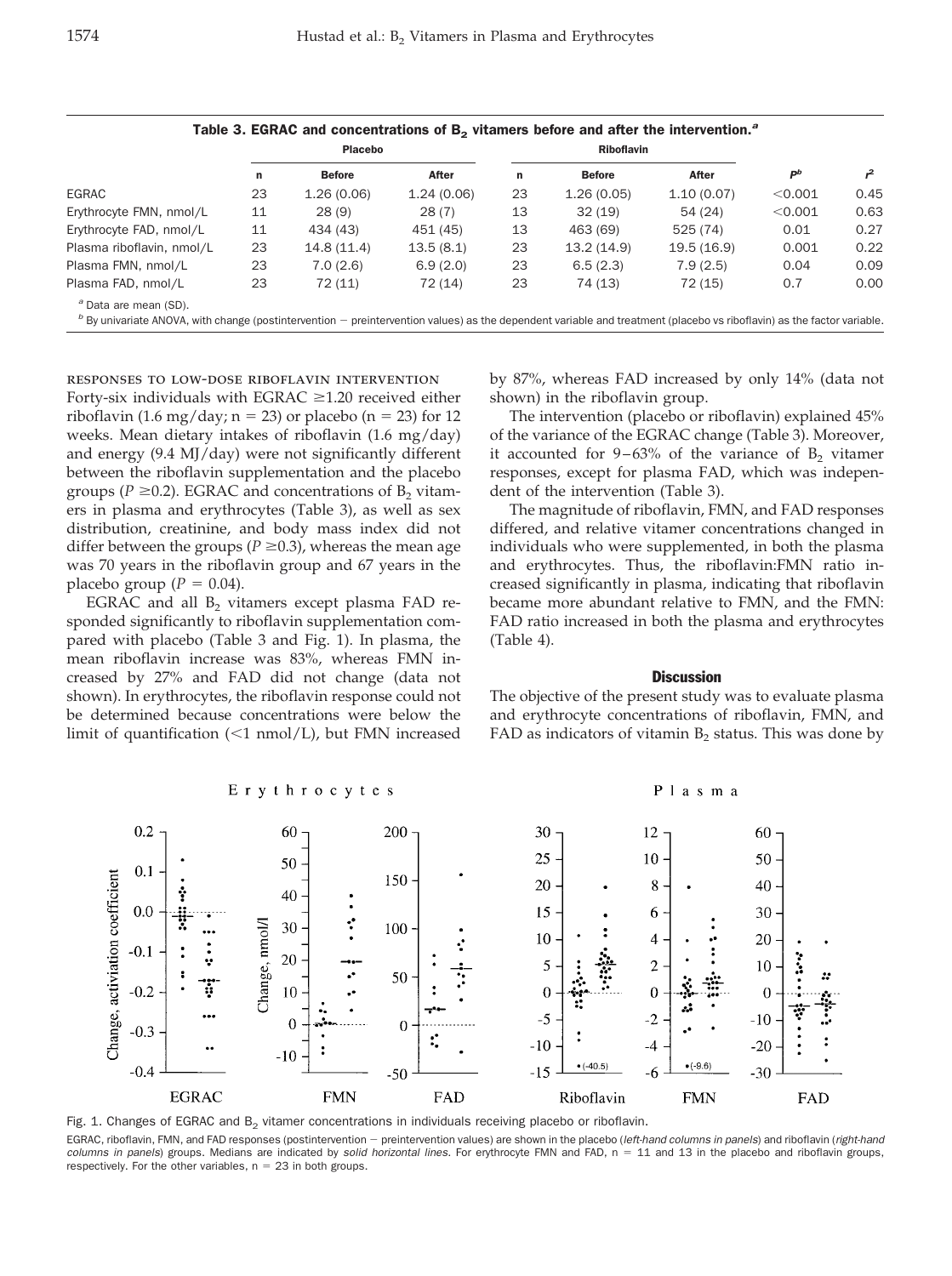| ۰<br>- - | I<br>÷<br>×<br>۰. | ۰, |
|----------|-------------------|----|
|          |                   |    |

|                                                                                                                                                                                                              | <b>Placebo</b> |               |            |    |               |            |         |
|--------------------------------------------------------------------------------------------------------------------------------------------------------------------------------------------------------------|----------------|---------------|------------|----|---------------|------------|---------|
|                                                                                                                                                                                                              | n              | <b>Before</b> | After      | n  | <b>Before</b> | After      | $P^b$   |
| Plasma riboflavin: FMN ratio                                                                                                                                                                                 | 23             | 2.12(1.51)    | 1.92(0.78) | 23 | 1.93(1.31)    | 2.43(1.27) | 0.02    |
| Plasma FMN:FAD ratio                                                                                                                                                                                         | 23             | 0.10(0.03)    | 0.10(0.03) | 23 | 0.09(0.04)    | 0.11(0.04) | 0.02    |
| Erythrocyte FMN:FAD ratio                                                                                                                                                                                    | 11             | 0.06(0.02)    | 0.06(0.01) | 13 | 0.07(0.03)    | 0.10(0.04) | < 0.001 |
| <sup>a</sup> Data are mean (SD).<br>$b$ By univariate ANOVA, with change (postintervention – preintervention values) as the dependent variable and treatment (placebo vs riboflavin) as the factor variable. |                |               |            |    |               |            |         |

comparing relationships between potential indicators of vitamin  $B_2$  status in 124 healthy elderly individuals and by assessing responses to low-dose riboflavin supplementation or placebo in 46 individuals with EGRAC  $\geq$ 1.20, indicating suboptimal vitamin  $B_2$  status. We found that EGRAC and plasma riboflavin correlated with FMN and FAD in erythrocytes (Table 2). Riboflavin supplementation significantly reduced the EGRAC compared with placebo, and all  $B_2$  vitamers except plasma FAD increased (Table 3 and Fig. 1).

## study design and limitations

The intervention study was randomized and placebocontrolled, and baseline measurements were repeated to partly correct for regression toward the mean. Because EGRAC was used both to select for the intervention and as a response variable, the design is not ideal for comparing responses of EGRAC to responses of other vitamin  $B_2$ indices.

The intervention riboflavin dose of 1.6 mg/day was comparable to United Kingdom Reference Nutrient Intakes *(29)*. By selecting a low dosage and withholding riboflavin on the days of blood sampling, we avoided interference from a transient increase in plasma riboflavin after vitamin intake. This increase may be substantial for high-dose riboflavin *(30)*, but it is probably less important in connection with ordinary meals *(21*, *30)*.

Erythrocytes from the intervention period, sufficient to measure FMN and FAD in addition to EGRAC, were available for only 24 participants. These individuals did not differ from the rest of the individuals who took part in the intervention study with respect to sex distribution, age, dietary riboflavin, energy intake, EGRAC, and  $B_2$ vitamer concentrations  $(P \geq 0.1)$ .

# concentrations of  $B_2$  vitamers in plasma and erythrocytes

Plasma and erythrocyte concentrations of riboflavin, FMN, and FAD (Table 1) were in the same range as reported in several other studies *(17*, *31)*. The biological variability of riboflavin was pronounced compared with FMN and FAD (Table 2). This is in agreement with previous reports *(2*, *27*, *30)* and may reflect that concentrations of flavin coenzymes, particularly FAD, are regulated within a relatively narrow range, as opposed to riboflavin.

In plasma, FMN was strongly associated with its precursor, riboflavin, whereas FAD correlated less strongly with its precursor, FMN (Table 2). The strength of these relationships was the same as reported in other studies *(2*, *27)*. Associations between concentrations of proximate metabolites within the same compartment and between EGRAC and concentrations of erythrocyte FAD (Table 2) are expected because of metabolic interdependence. Furthermore, covariations may also reflect that EGRAC and concentrations of riboflavin, FMN, and FAD are determined by vitamin  $B_2$  status.

#### vitamin  $B_2$  homeostasis

Concentrations of individual  $B_2$  vitamers in the blood have been examined in vitamin B<sub>2</sub> deficiency (22, 25). In men maintained on restricted riboflavin intake for several months, the sum of plasma riboflavin and plasma FMN was lower than in the control group, whereas plasma FAD was not significantly different *(22)*. In Cebus monkeys who were severely vitamin  $B_2$ -deficient, both FAD and riboflavin decreased in serum, but riboflavin decreased before FAD during the development of deficiency *(25)*. These vitamers have been investigated after riboflavin repletion as well, and in vitamin  $B_2$ -deficient rats, whose growth was improved by successive addition of dietary riboflavin, serum riboflavin increased relatively more than FAD *(21)*.

Individual B<sub>2</sub> vitamers have also been investigated in tissues, and hepatic concentrations of riboflavin and FMN were lower than FAD in vitamin  $B_2$ -deficient rats, compared with controls *(12*, *32*, *33)*. Moreover, FMN decreased more than FAD in rat liver during the development of vitamin  $B_2$  deficiency, and FMN concentrations were subsequently restored more slowly on realimentation *(34)*.

The differential responsiveness of riboflavin, FMN, and FAD during vitamin  $B_2$  depletion and repletion probably reflects mechanisms involved in vitamin  $B_2$ homeostasis *(11*, *33*, *35)*. Such mechanisms may ensure adequate tissue concentrations of coenzymes, particularly of FAD *(11*, *33*, *35)*. Preservation of FAD concentrations within a narrow range, at the expense of other  $B_2$  vitamers, might explain why riboflavin and FMN are the most responsive vitamers in individuals with suboptimal vitamin  $B_2$  status who receive low-dose riboflavin supplementation (Table 4).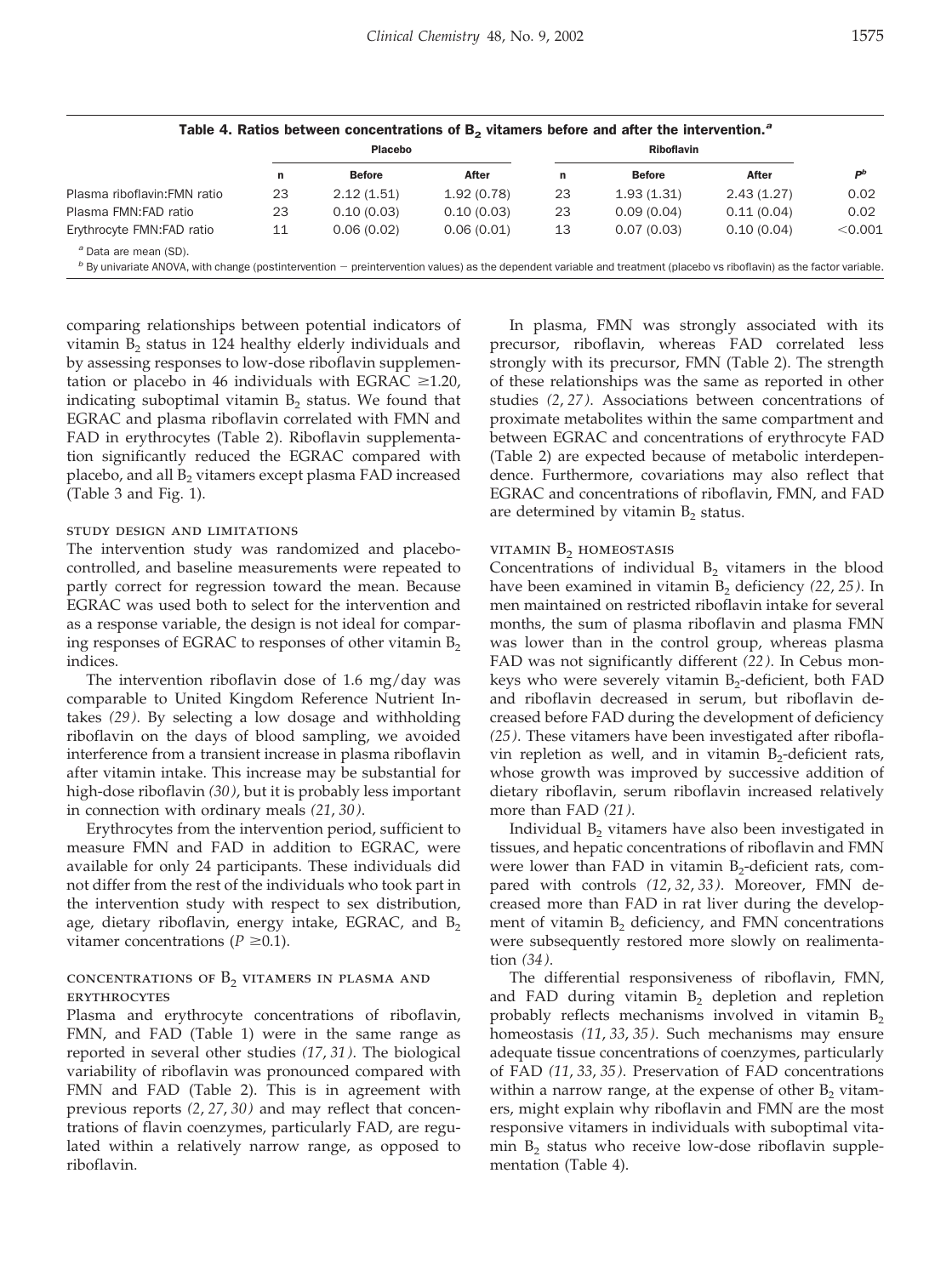# riboflavin, fmn, and fad as indicators of vitamin  $B_2$  status

Riboflavin was the most responsive plasma index in individuals who were supplemented (Table 4), but the variability of the response was high, and the intervention explained only 22% of the variance (Table 3), which probably reflects that factors other than vitamin B<sub>2</sub> status determine plasma concentrations of riboflavin. Consequently, this index is probably useful for population studies, but it may be less suitable for the assessment of vitamin  $B<sub>2</sub>$  status in individuals.

Patients with hypothyroidism are prone to develop nonalimentary vitamin  $B_2$  deficiency, which is associated with impaired activity of riboflavin kinase *(36*, *37)*. This enzyme converts riboflavin to FMN and is therefore important for flavin coenzyme synthesis *(36*, *37)*. Thus, riboflavin may not be useful for the assessment of vitamin  $B_2$  deficiency in hypothyroidism. Moreover, vitamin  $B_2$ metabolism may be influenced by respiratory infections, catabolic states, and certain other conditions *(15*, *38*, *39)*, which may be associated with increased mobilization of the vitamin from the liver and other tissues into the blood *(15*, *39)*.

The increase in plasma FMN was just significant in the riboflavin-supplemented group compared with the placebo group (Table 3 and Fig. 1), but in erythrocytes, FMN increased 87%, and all individuals who were supplemented responded (Fig. 1). Moreover, the intervention accounted for more than one-half of the variance of the response (Table 3), suggesting that erythrocyte FMN may be more useful than plasma riboflavin for the determination of vitamin  $B_2$  status for a particular individual.

Plasma FAD does not appear to reflect changes of vitamin  $B<sub>2</sub>$  status because concentrations did not increase on supplementation (Table 3 and Fig. 1). Erythrocyte FAD responded significantly, however, although not as strongly as erythrocyte FMN (Table 4). Moreover, erythrocyte FAD concentrations correlated significantly with several other vitamin  $B_2$  indices, including plasma riboflavin, and this supports the idea that concentrations of erythrocyte FAD are determined by vitamin  $B_2$  status.

In conclusion, concentrations of all  $B_2$  vitamers except plasma FAD are potential indicators of vitamin  $B_2$  status, and plasma riboflavin and erythrocyte FMN may be useful for the assessment of vitamin  $B_2$  status in population studies. Riboflavin and FMN responded more strongly than FAD in individuals with suboptimal vitamin  $B_2$  status who were riboflavin supplemented. This probably reflects homeostatic mechanisms maintaining adequate concentrations of flavin coenzymes, particularly FAD, under conditions of variable vitamin  $B_2$  intake.

We thank Anne-Kirstin Thoresen for expert technical assistance.

## **References**

- **1.** Rivlin RS, Pinto JT. Riboflavin (vitamin  $B_2$ ). In: Rucker RB, Suttie JW, McCormick DB, Machlin LJ, eds. Handbook of vitamins. New York: Marcel Dekker, 2001:255–73.
- 2. Hustad S, Ueland PM, Vollset SE, Zhang Y, Bjørke-Monsen AL, Schneede J. Riboflavin as a determinant of plasma total homocysteine: effect modification by the methylenetetrahydrofolate reductase C677T polymorphism. Clin Chem 2000;46:1065–71.
- 3. Bamji MS, Sarma KV, Radhaiah G. Relationship between biochemical and clinical indices of B-vitamin deficiency. A study in rural school boys. Br J Nutr 1979;41:431–41.
- 4. Boisvert WA, Castaneda C, Mendoza I, Langeloh G, Solomons NW, Gershoff SN, et al. Prevalence of riboflavin deficiency among Guatemalan elderly people and its relationship to milk intake. Am J Clin Nutr 1993;58:85–90.
- 5. Bailey AL, Maisey S, Southon S, Wright AJ, Finglas PM, Fulcher RA. Relationships between micronutrient intake and biochemical indicators of nutrient adequacy in a 'free-living' elderly UK population. Br J Nutr 1997;77:225–42.
- 6. Madigan SM, Tracey F, McNulty H, Eaton-Evans J, Coulter J, McCartney H, et al. Riboflavin and vitamin B-6 intakes and status and biochemical response to riboflavin supplementation in freeliving elderly people. Am J Clin Nutr 1998;68:389–95.
- 7. Benton D, Haller J, Fordy J. The vitamin status of young British adults. Int J Vitam Nutr Res 1997;67:34–40.
- 8. Beutler E. Effect of flavin compounds on glutathione reductase activity: in vivo and in vitro studies. J Clin Invest 1969;48:1957– 66.
- 9. Bamji MS. Glutathione reductase activity in red blood cells and riboflavin nutritional status in humans. Clin Chim Acta 1969;26: 263–9.
- 10. Glatzle D, Körner WF, Christeller S, Wiss O. Method for the detection of a biochemical riboflavin deficiency. Stimulation of NADPH2-dependent glutathione reductase from human erythrocytes by FAD in vitro. Investigations on the vitamin  $B<sub>2</sub>$  status in healthy people and geriatric patients. Int Z Vitaminforsch 1970; 40:166–83.
- 11. Ross NS, Hansen TP. Riboflavin deficiency is associated with selective preservation of critical flavoenzyme-dependent metabolic pathways [Review]. Biofactors 1992;3:185–90.
- 12. Prentice AM, Bates CJ. A biochemical evaluation of the erythrocyte glutathione reductase (EC1.6.4.2) test for riboflavin status. 2. Dose-response relationships in chronic marginal deficiency. Br J Nutr 1981;45:53–65.
- 13. Bates C. Riboflavin [Review]. Int J Vitam Nutr Res 1993;63: 274–7.
- 14. Anderson BB, Perry GM, Clements JE, Studds C, Fashola R, Salsini G, et al. Genetic and other influences on red-cell flavin enzymes, pyridoxine phosphate oxidase and glutathione reductase in families with  $\beta$ -thalassaemia. Eur J Haematol 1989;42: 354–60.
- 15. Bamji MS, Bhaskaram P, Jacob CM. Urinary riboflavin excretion and erythrocyte glutathione reductase activity in preschool children suffering from upper respiratory infections and measles. Ann Nutr Metab 1987;31:191–6.
- 16. Horwitt MK. Interpretations of requirements for thiamin, riboflavin, niacin-tryptophan, and vitamin E plus comments on balance studies and vitamin B-6. Am J Clin Nutr 1986;44:973–85.
- 17. Schrijver J, Speek AJ, van den Berg H. Riboflavin. Section III. Flavin adenine dinucleotide in whole blood by HPLC. In: Fidanza F, ed. Nutritional status assessment. A manual for population studies. London: Chapman & Hall, 1991:251–6.
- 18. Bartlett MN. Red blood cell niacin and plasma riboflavin levels in a group of normal children. J Nutr 1955;57:157–68.